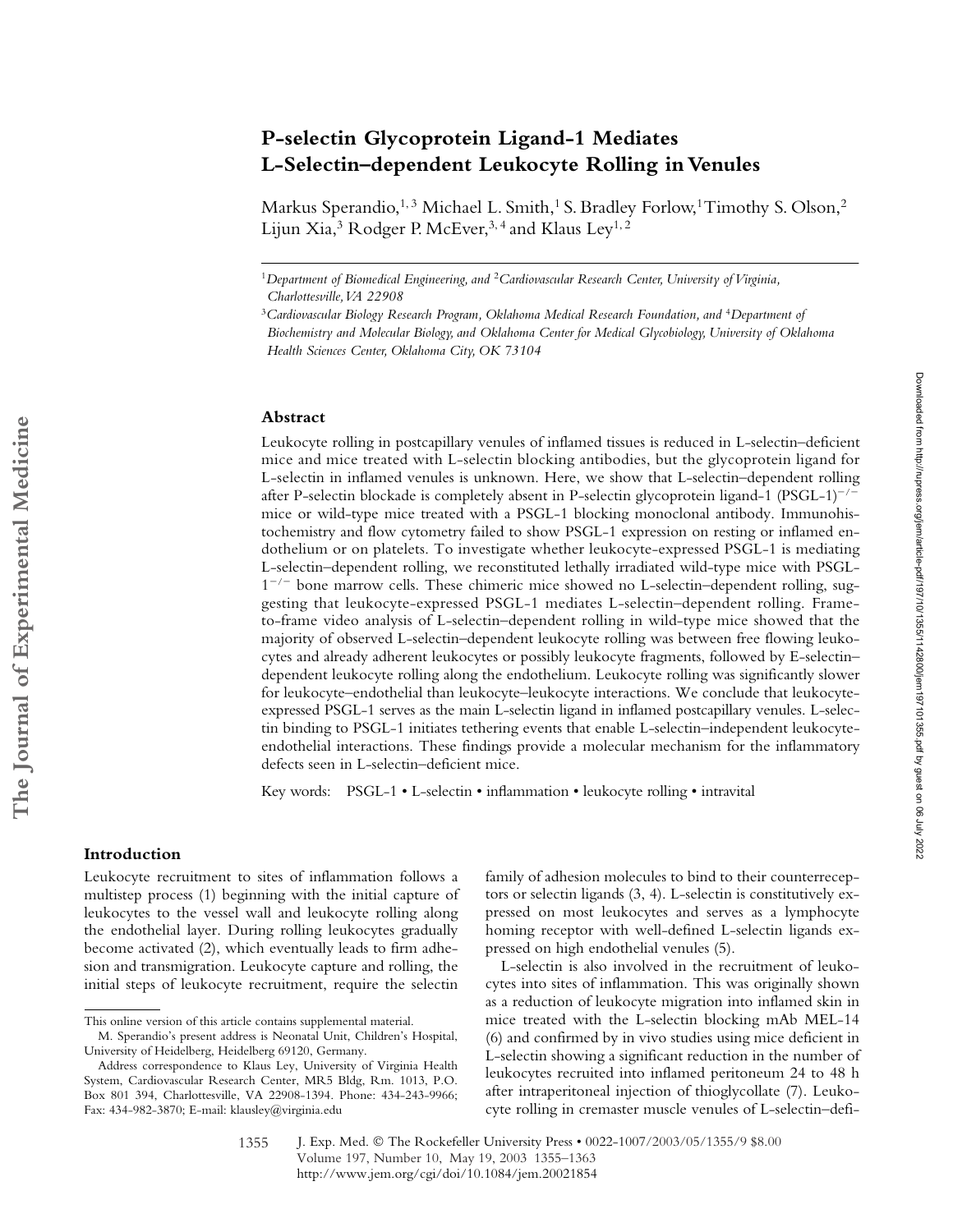cient mice or mice treated with a function blocking mAb against L-selectin was significantly decreased at 1 h or later after exteriorization of the cremaster muscle (8) or after prolonged stimulation with TNF- $\alpha$  (9) but not in freshly exteriorized venules (8). These findings suggested the existence of inducible endothelial ligand(s) for L-selectin.

In vitro studies on TNF- $\alpha$  stimulated human umbilical vein endothelial cells (HUVECs)\* incubated with isolated leukocytes in a rotating assay showed that blocking of L-selectin led to a 50% reduction in leukocyte adhesion to the HUVEC monolayer (10). However, this study did not address if the reduction in leukocyte adhesion was due to a decrease in leukocyte rolling preceding the firm arrest of leukocytes. Bargatze et al. showed that rolling of isolated human neutrophils on HUVECs stimulated with IL-1 for 4 h was blocked by mAbs against L-selectin (11). Interestingly, a significant portion of neutrophils rolled on already adherent neutrophils and this rolling was mediated via L-selectin on the rolling cells (11). Alon et al. later introduced the term 'secondary tethering' for this phenomenon and demonstrated that human neutrophils perfused on Por E-selectin accumulated significantly faster in the presence of L-selectin-dependent leukocyte–leukocyte interactions (12). These interleukocyte tethering events led to the characteristic formation of strings not observed after treatment with an L-selectin blocking mAb. However, such strings are not observed in vivo, and initial studies in TNF-  $\alpha$ -treated postcapillary venules failed to identify secondary tethering as an important mechanism (13). In larger vessels with diameters  $>45 \mu m$ , but not in smaller venules (diameters  $\leq$ 45  $\mu$ m), the L-selectin blocking mAb MEL-14 significantly reduced leukocyte rolling (14), suggesting secondary tethering events.

Several studies identified the homodimeric sialomucin P-selectin glycoprotein ligand-1 (PSGL-1) as an L-selectin ligand mediating leukocyte–leukocyte interactions in vitro (15, 16). In contrast, L-selectin ligands mediating leukocyte capture and rolling in inflamed or cytokine-activated venules could only be identified at a functional but not at a molecular level (5, 8, 9). Studies on human microvascular endothelial cells stimulated with TNF- $\alpha$  suggested that L-selectin–dependent leukocyte rolling required sulfated L-selectin ligands (17, 18). In mice deficient in core2  $\beta$ 1,6 N-acetyl glucosaminyltransferase I (19), a key enzyme in the posttranslational glycosylation of functional selectin ligands, L-selectin ligand activity was completely lost on inflamed postcapillary venules of the cremaster muscle while L-selectin ligand activity was unchanged in Peyer's patch high endothelial venules (20). In addition, fucosylation-dependent epitopes such as HECA452 have been identified on putative L-selectin ligands expressed on fucosyltransferase-VII transfected human vascular endothelial cells (18), suggesting a contribution of  $\alpha$ 1,3 linked fucose to L-selectin ligand activity on inflamed endothelium. Cumulatively, these functional data provided strong evidence

for the existence of an inducible L-selectin ligand on inflamed endothelium exhibiting glycosylation requirements typical of selectin ligands.

The present study was undertaken to find ligand glycoproteins relevant for L-selectin–dependent rolling on inflamed venular endothelium. To this end, we investigated leukocyte rolling in unstimulated and  $TNF-\alpha$ -treated cremaster muscle venules under conditions of isolated L-selectin-mediated rolling (8) achieved by blocking P- and E-selectin function. Unexpectedly, we found a complete absence of L-selectin–dependent leukocyte rolling in PSGL-1–deficient mice.

#### **Materials and Methods**

*Animals.* Mice lacking a functional gene encoding PSGL-1 were generated as described earlier (21) and maintained as a heterozygous breeding colony at the University of Virginia. The wild-type PSGL-1 allele was detected using PCR primers PC-I (5-CCA TAT CTC TGC TCC TGT CTC-3) and PC-II (5-TAC AGC CTG AAT CCT GGG AAG CTG-3) located adjacent to the deleted region, while the inserted *Neo*-gene of the mutant allele was detected using PKO-1 (5' CTT TTT GTC AAG ACC GAC CTG TC 3') and PKO-2 (5' AGA TCA TCC TGA TCG ACA AGA CC  $3'$ ). Heterozygous  $(+/-)$  and homozygous  $(+/+)$  littermates were used for control experiments. All PSGL-1<sup>-/-</sup> mice and wild-type mice used in this study were at least 8 wk of age and appeared healthy. Mice were housed in a barrier facility under SPF conditions. All animal experiments were approved by the Institutional Animal Care and Use Committee.

*Antibodies and Cytokines.* Monoclonal blocking antibodies RB40.34 (rat IgG1, 30 µg/mouse; reference 22) against P-selectin and  $4RA10$  (rat IgG1, 30  $\mu$ g/mouse; reference 23) against PSGL-1 were provided by Dr. D. Vestweber, University of Münster, Münster, Germany. E-selectin blocking mAb 9A9 (rat IgG1, 30 µg/mouse; reference 24) blocks E-selectin-dependent rolling in vivo and in vitro and was provided by Dr. B. Wolitzky (Hoffmann-La Roche, Inc., Nutley, NJ). The rat anti–mouse L-selectin blocking mAb MEL-14 (rat IgG2a; reference 25) and CD18 mAb GAME-46 were purified from hybridoma supernatant (American Type Culture Collection). MEL-14 was processed to  $F(ab')_2$ -fragments (Pierce Immunoglobulin  $F(ab')_2$ Preparation Kit; Pierce Chemical Co.). In some experiments, recombinant murine TNF- $\alpha$  (R&D Systems) was injected intrascrotally at a dose of 500 ng per mouse in a volume of 0.3 ml of sterile normal saline more than 4 h before the intravital microscopy experiment was started.

Transfer of PSGL-1<sup>-/-</sup> Bone Marrow into Wild-Type Mice. Approximately  $2 \times 10^6$  unfractionated bone marrow cells from femora and tibiae of PSGL-1<sup>-/-</sup> mice were injected into lethally irradiated wild-type littermates (2 doses of 600 rad each 4 h apart) via tail vein as described (26). After bone marrow transplantation, recipient mice were transferred back to individually ventilated cages with high-efficiency particulate air filters and received autoclaved water containing 5 mM sulfamethoxazole and 0.86 mM trimethoprim (Sigma-Aldrich). Recipient mice were used for experiments more than 4 wk after bone marrow reconstitution when white blood cell counts had fully recovered.

*Flow Cytometry.* Flow cytometry was used to detect PSGL-1 expression on peripheral blood leukocytes and platelets of wildtype mice, PSGL-1–deficient mice, and lethally irradiated wild-

<sup>\*</sup>*Abbreviations used in this paper:* HUVEC, human umbilical vein endothelial cell; PSGL, P-selectin glycoprotein ligand-1.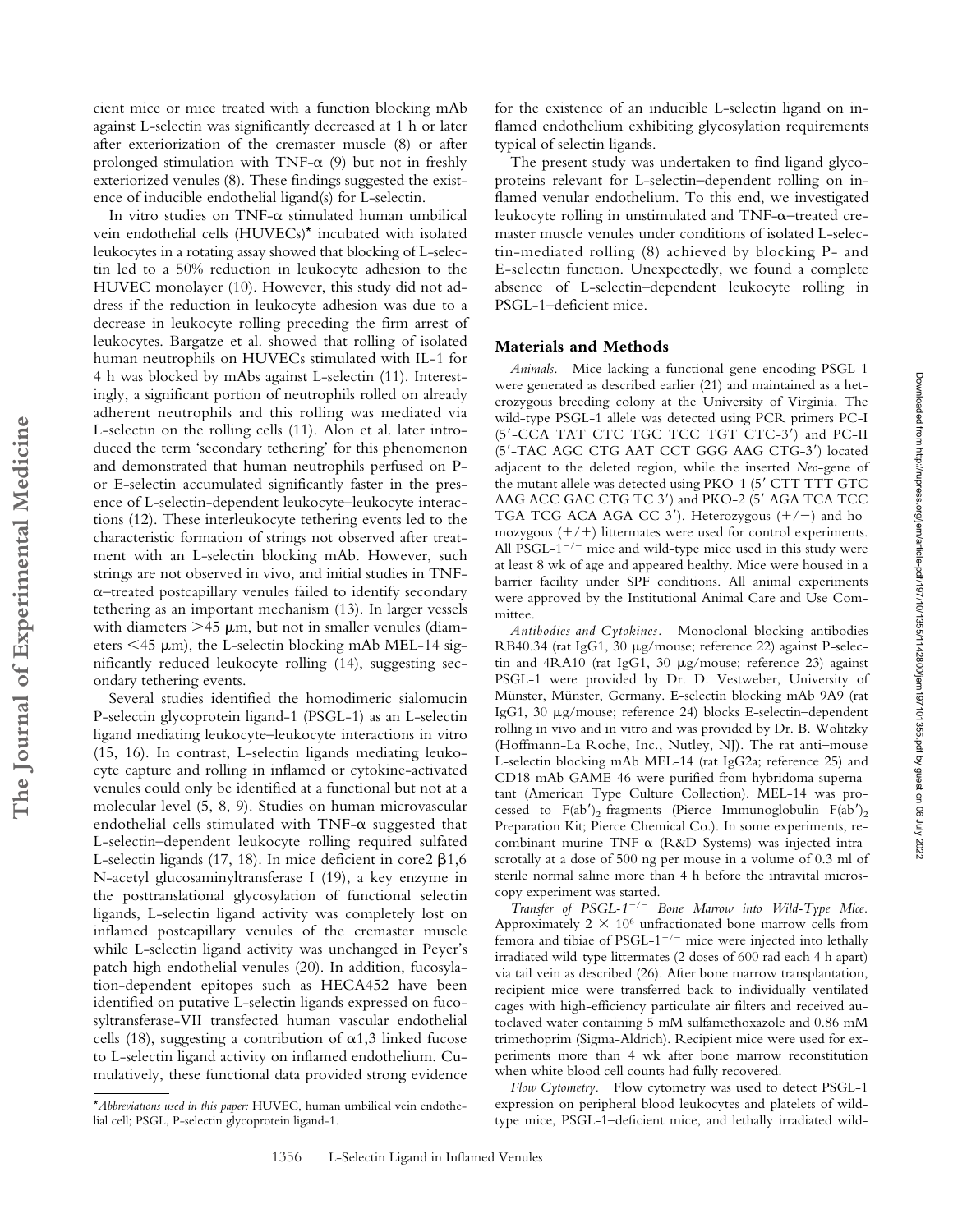type mice transplanted with bone marrow from PSGL-1–deficient mice. In addition, L-selectin expression on leukocytes of PSGL-1–deficient mice was investigated. Whole blood was centrifuged and red blood cells were lysed with PharM-Lyse-10X solution (BD Biosciences), blood cells were suspended in PBS-1% BSA (Sigma-Aldrich) solution and incubated for 30 min on ice (0.5  $\mu$ g/10<sup>6</sup> cells) in the dark with the anti PSGL-1 mAb 2PH-1 conjugated with PE to detect leukocyte- or platelet-expressed PSGL-1 or anti–L-selectin mAb MEL-14 conjugated with PE to detect leukocyte-expressed L-selectin. As a negative control, isotype matched control antibodies conjugated with PE were used (all BD Biosciences). After incubation, cells were washed twice in PBS-1% BSA and analyzed by flow cytometry. For platelet flow cytometry, whole carotid blood was centrifuged at 280 *g* for 8 min at room temperature. The plasma layer and upper portion of the cellular layer were removed and recentrifuged at 280 *g* for 3 min. Platelets from the platelet-rich plasma layer were then counted using a Hemavet 850 (CDC Technologies), divided into samples of 5  $\times$  10 $^6$  cells, and stained for 30 min at 4 $^{\circ}\textrm{C}$  with optimal staining concentrations of PE rat anti–mouse PSGL-1 (2PH1) or rat IgG2a, FITC rat anti–mouse CD41 (MWReg30), and APC rat anti–mouse GR-1 (RB6–8C5) or MAC-1 (M1/70) antibodies (BD Biosciences). Samples were centrifuged at 600 *g* for 15 min at room temperature and washed twice before analysis. (FACScan™ with CELLQuest™ software package; Becton Dickinson).

*Intravital Microscopy.* Mice were anesthetized (20) and prepared for intravital microscopy (27) as described. Venular diameter, venular vessel segment length, and leukocyte rolling velocity were measured using two digital image processing systems (28, 29). Venular centerline red blood cell velocity in the cremaster muscle preparation was measured using a dual photodiode and a digital on-line cross-correlation program (Circusoft Instrumentation), converted to mean blood flow velocity (30) and wall shear rate (31) and used to calculate rolling leukocyte flux fraction.

Frame-to-frame video-analysis of image sequences obtained during intravital experiments was used to assess interactions of rolling leukocytes with the vessel wall. Leukocyte–leukocyte interactions were defined as free flowing leukocytes interacting with already adherent or rolling leukocytes. Leukocyte–leukocyte interactions were also assumed for free flowing leukocytes when interactions were observed in close proximity ( $\leq$ 5  $\mu$ m) to the adherent leukocyte.

*Immunohistochemistry.* Wild-type mice were prepared for intravital microscopy as described above. More than 1 h after surgery, the P-selectin blocking mAb RB40.34 was injected and L-selectin–mediated rolling observed. The entire cremaster was then fixed in 4% paraformaldehyde overnight and transferred into 70% ethanol the next day, dehydrated through graded alcohol and xylene and embedded in paraffin.  $4 \mu m$  tissue sections were deparaffinized, endogenous peroxidase activity was inactivated with 0.3% hydrogen peroxide, and sections were then washed in PBS with blocking solution (10% goat serum in PBS) for 20 min, washed, and incubated overnight at  $4^{\circ}$ C with anti-PSGL-1 mAb 4RA10, diluted 1:30. After washing, sections were incubated with a secondary isotype matched goat anti–rat IgG for 10 min, washed and incubated for 30 min with ABC reagent, containing a preformed avidin and biotinylated horseradish peroxidase macromolecular complex (Vectastain; Vector Laboratories). After washing, sections were placed in diaminobenzidine/hydrogen peroxide solution (DAB Peroxidase Substrate Kit; Vector Laboratories), counterstained with hematoxylin, 0.5% cupric acid and 1% lithium carbonate. After dehydration, sections were enclosed in a xylene-based mounting medium (Cytoseal XYL; Stephens Scientific) for microscopic analysis, using an oil immersion objective (FLUAR Oil 100/1.3 numerical aperture).

*Statistics.* Sigma Stat 2.0 (SPSS Science) was used for statistical analysis. Leukocyte counts, vessel diameters, leukocyte rolling flux fractions, shear rates, and leukocyte rolling velocities between groups and treatments were compared with one-way ANOVA followed by a multiple pairwise comparison test (Dunn's test) or by Wilcoxon rank-sum test, as appropriate. Statistical significance was set at  $P \le 0.05$ , indicated by  $*$ .

*Online Supplemental Material.* Flow cytometry results for PSGL-1 expression on platelets, frame-by-frame analysis of leukocyte rolling, and a video are available at http://www.jem.org/ cgi/content/full/jem.20021854/DC1.

#### **Results**

*L-selectin–mediated Rolling in Venules with Trauma-induced Inflammation.* We compared leukocyte rolling in 80 venules of seven PSGL- $1^{-/-}$  mice with rolling in 70 venules of nine littermate controls. Vessel diameter, blood flow velocity, and wall shear rate showed no significant difference among the groups (Table I). Leukocyte rolling in untreated venules is initially P-selectin–dependent (8, 32), followed by a second phase beginning 1 h after exteriorization which is both L-selectin and P-selectin–dependent (8, 33). To investigate L-selectin–dependent rolling, the P-selectin blocking mAb RB40.34 was injected into wild-type mice and leukocyte rolling flux assessed at more than 60 min after exteriorization. This led to a considerable decrease in rolling flux fraction from 27 to 5% at more than 1 h after exteriorization (Fig. 1 A). The residual rolling was almost entirely dependent on L-selectin, because rolling was blocked by injection of the L-selectin blocking antibody  $F(ab')_2$  MEL-14 (Fig. 1 A). L-selectin-dependent rolling is not equally distributed throughout the venular tree but observed only in some postcapillary venules which were used for analysis. Analysis of the recorded videotapes did not show any evidence of accumulated platelets in postcapillary cremaster muscle venules of wild-type mice where L-selectin–mediated rolling was observed.

Downloaded from http://rupress.org/jenr/article-pdf/197/10/1355/1142800/jem197101355.pdf by guest on 06 July 2022 Downloaded from http://rupress.org/jem/article-pdf/197/10/1355/1142800/jem197101355.pdf by guest on 06 July 2022

Consistent with a previous report (34), the leukocyte rolling flux fraction in PSGL- $1^{-/-}$  mice during the first hour after surgery was much lower than in wild-type mice (Fig. 1 A). Injection of the P-selectin blocking mAb RB40.34 more than one hour after surgery eliminated leukocyte rolling in PSGL-1<sup>-/-</sup> mice. To further investigate the role of PSGL-1 as L-selectin ligand we injected the PSGL-1 blocking mAb 4RA10 into wild-type mice in which P-selectin had been blocked and found an almost complete loss of L-selectin–dependent leukocyte rolling (Fig. 1 A). These results demonstrate that PSGL-1 is required for L-selectin–dependent rolling in trauma-induced inflammation. The reduced L-selectin–mediated rolling in PSGL-1–deficient mice was not due to low expression of leukocyte L-selectin, because flow cytometry revealed equal expression of L-selectin on both wild-type and PSGL-1–deficient leukocytes (21).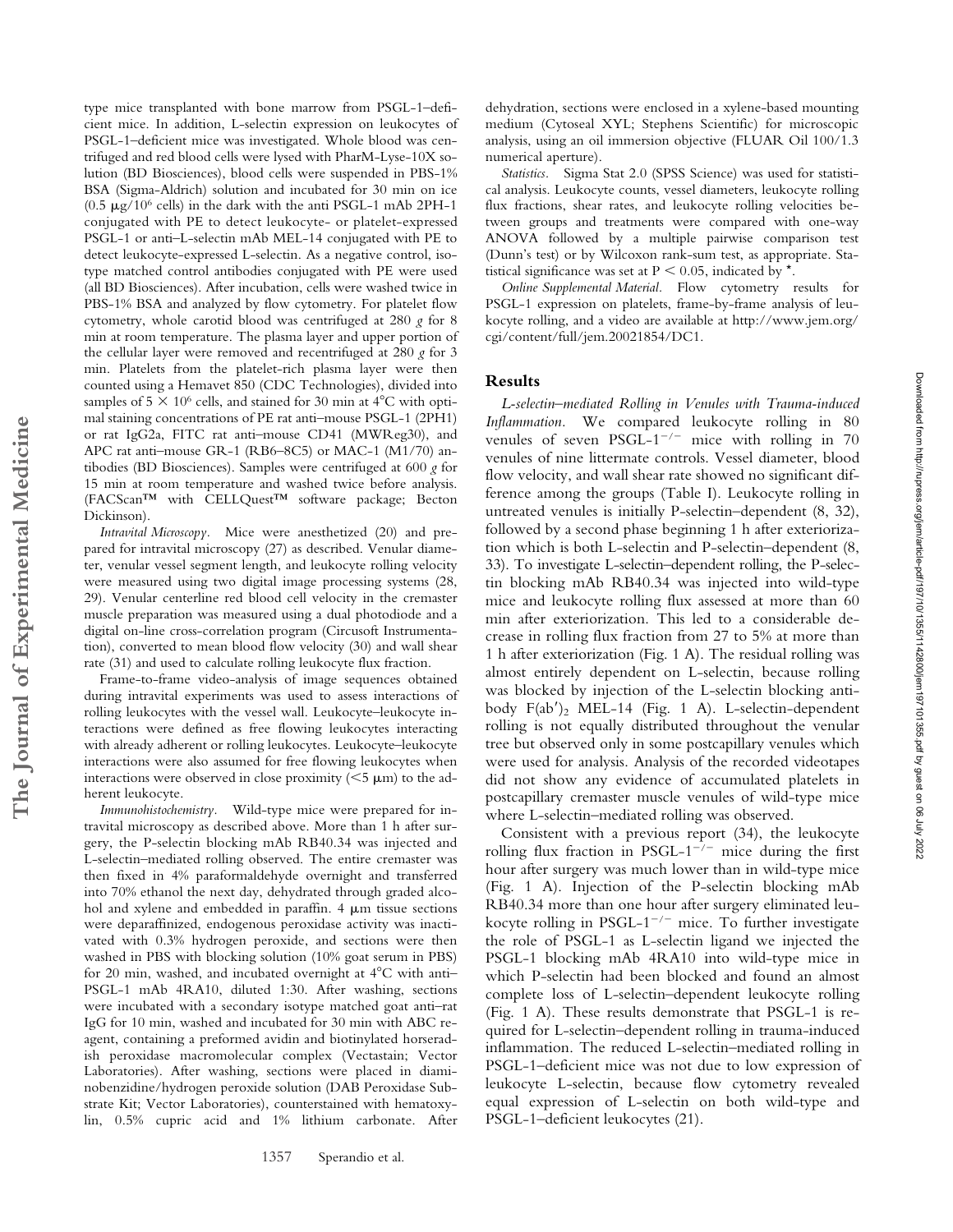| Mouse genotype | Mice             | Venules          | Diameter       | Centerline velocity | Wall shear<br>rate | Systemic<br>leukocyte counts |
|----------------|------------------|------------------|----------------|---------------------|--------------------|------------------------------|
|                | $\boldsymbol{n}$ | $\boldsymbol{n}$ | $\mu$ <i>m</i> | $\mu$ m/s           | $s^{-1}$           | cells/µl                     |
| Trauma         |                  |                  |                |                     |                    |                              |
| $PSGL-1^{-/-}$ | 7                | 80               | $31 \pm 1$     | $2.900 \pm 300$     | $900 \pm 300$      | $8,600 \pm 900^*$            |
| Wild-type      | 9                | 70               | $32 \pm 1$     | $2,900 \pm 300$     | $1,000 \pm 100$    | $5,800 \pm 500^*$            |
| Chimera        | 3                | 37               | $32 \pm 3$     | $3,200 \pm 700$     | $1,000 \pm 200$    | $7,200 \pm 300$              |
| $TNF-\alpha$   |                  |                  |                |                     |                    |                              |
| $PSGL-1^{-/-}$ | $\overline{4}$   | 37               | $29 \pm 2$     | $1,800 \pm 200$     | $690 \pm 110$      | $3,000 \pm 300$              |
| Wild-type      | 4                | 54               | $29 \pm 1$     | $1,800 \pm 100$     | $630 \pm 50$       | $2,200 \pm 200$              |
| Chimera        | 2                | 16               | $31 \pm 1$     | $1,900 \pm 200$     | $700 \pm 80$       | $5,300 \pm 600$              |

**Table I.** *Hemodynamic and Microvascular Parameters in Trauma- and TNF-–induced Inflammation*

Diameter, centerline velocity, and wall shear rate are presented as mean  $\pm$  SEM of all investigated venules. Significant difference (P < 0.05) in systemic leukocyte counts is indicated by \*.

*L-selectin–mediated Rolling in TNF-–induced Inflammation*. Intrascrotal injection of  $TNF-\alpha$  induces the expression of E-selectin and augments expression of P-selectin (35). Four or more hours after TNF- $\alpha$  injection, significant L-selectin–mediated rolling can be observed (9). We investigated L-selectin–dependent rolling in 37 venules of four (4–6 h) TNF- $\alpha$  treated PSGL-1<sup>-/-</sup> mice and compared it to rolling in 54 venules of four  $TNF-\alpha$ -treated littermate control mice. Vessel diameter, blood flow velocity, and wall shear rate of the different treatment groups were similar (Table I). Consistent with previous studies, leukocyte counts were reduced in both PSGL-1–deficient mice and wild-type mice due to prolonged treatment with  $TNF-\alpha$  (Table I).

than 4 h after TNF- $\alpha$  injection led to a significant drop in leukocyte rolling flux fraction from 13 to 6% (Fig. 1 B). The residual rolling was L-selectin–dependent as it could be blocked with the additional injection of the anti-L-selectin  $F(ab')$ <sub>2</sub> MEL-14 (Fig. 1 B). By contrast, no leukocyte rolling was seen after injecting anti–P-selectin mAb RB40.34 and anti-E-selectin mAb  $9A9$  into  $(4-6)$  h) TNF- $\alpha$  treated PSGL-1<sup>-/-</sup> mice (Fig. 1 B), showing that L-selectin-mediated rolling is also PSGL-1 dependent in this model.

*L-selectin–dependent Rolling in Inflamed Venules Is Mediated by PSGL-1 Derived from Bone Marrow–derived Cells.* To address the question whether L-selectin–dependent rolling is mediated by a yet unidentified expression of PSGL-1 on endothelial cells, we conducted immunohistochemistry of the cremaster muscle one hour after surgery using the

Injection of anti–P-selectin mAb RB40.34 and anti–Eselectin mAb 9A9 into  $TNF-\alpha$  treated wild-type mice more



**Figure 1.** Leukocyte rolling flux fraction (mean  $\pm$  SEM) in (A) untreated cremaster muscle venules of PSGL-1 deficient mice (black bars,  $n = 7$ ) and wild-type mice (gray bars,  $n = 9$ ), (C) in 4–6 h TNF- $\alpha$  treated cremaster muscle venules of PSGL-1–deficient  $(n = 4)$  and wild-type mice  $(n = 4)$ , or in (B) untreated or (D)  $TNF-\alpha$ -treated wild-type mice reconstituted with bone marrow from PSGL-1–deficient mice (black bars,  $n = 3$  and  $n =$ 2, respectively). anti-P, P-selectin blocking mAb RB40.34; anti-PSGL-1, PSGL-1 blocking mAb 4RA10; anti-L, L-selectin blocking  $F(ab')_2$  of mAb MEL-14, anti-E, E-selectin blocking mAb  $9A9. < 1 h$  means within 1 h of exteriorization, all other data at >1 h after exteriorization. Significant differences ( $P < 0.05$ ) in leukocyte rolling flux fraction between PSGL-1<sup>-/-</sup> and wild-type group are indicated by \*.

1358 L-Selectin Ligand in Inflamed Venules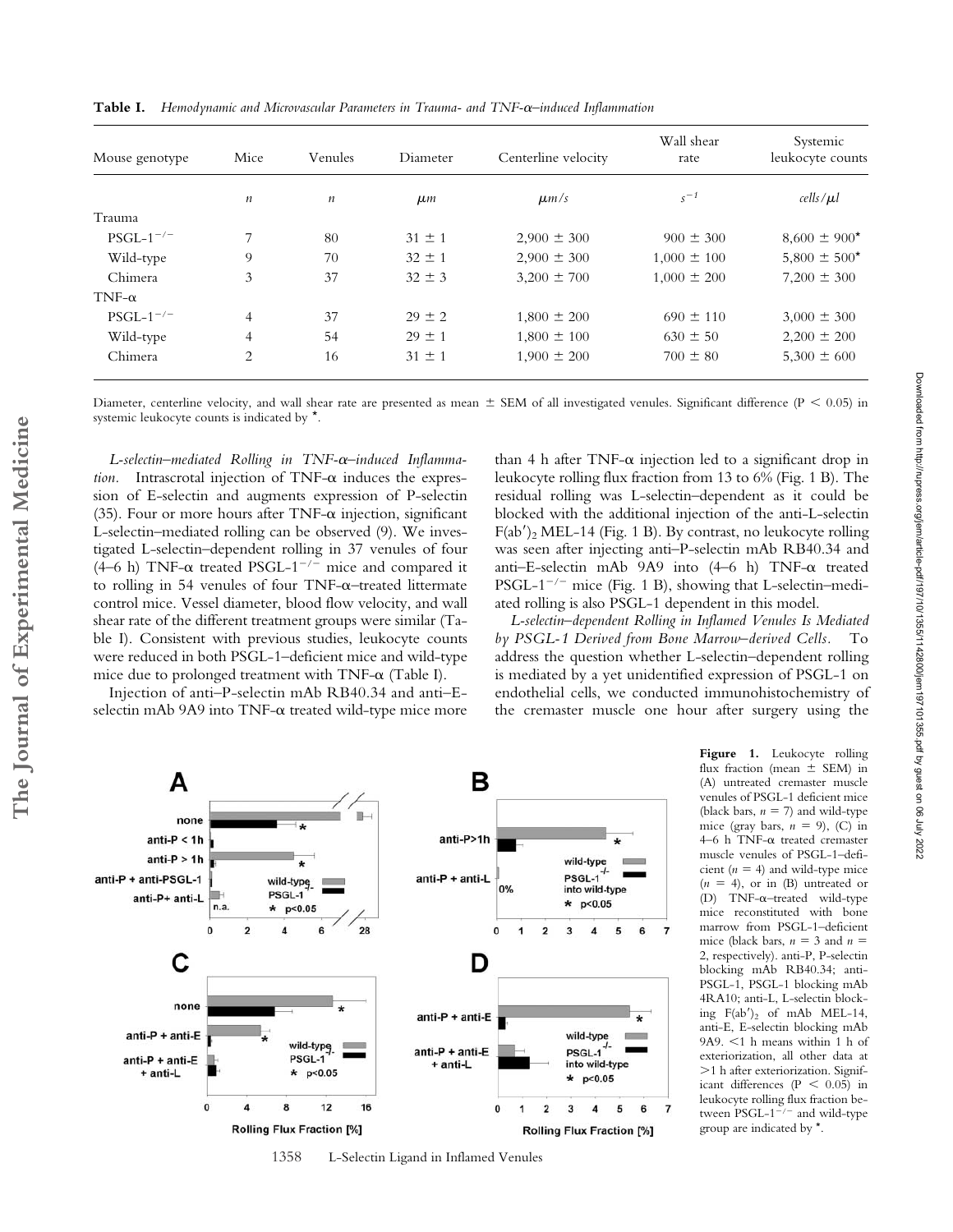PSGL-1 mAb 4RA10. We could not detect any expression of PSGL-1 on venular endothelium throughout the cremaster muscle (unpublished data). To formally demonstrate the importance of PSGL-1 expressed on bone marrow– derived cells, we transferred PSGL-1<sup>-/-</sup> bone marrow cells into lethally irradiated control littermates  $(n = 3)$ . Leukocytes of chimeric mice failed to stain with phycoerythrinlabeled anti–PSGL-1 mAb 2PH-1 using flow cytometry (unpublished data). Hemodynamic parameters and leukocyte counts in chimeric mice during intravital experiments were similar compared with PSGL- $1^{-/-}$  mice and wildtype mice (Table I). L-selectin–dependent leukocyte rolling was assessed more than 1 h after surgery and after injection of P-selectin blocking mAb RB40.34. As shown in Fig. 1 C, L-selectin–dependent rolling was sharply reduced in the chimeric mice, which demonstrates that PSGL-1 expressed on bone marrow–derived cells mediates L-selectin– dependent rolling in this model. Similar results were obtained in cremaster venules of bone marrow–transplanted mice treated with TNF- $\alpha$  for 4 h (Fig. 1 D), ruling out the possibility that TNF- $\alpha$  treatment induces functionally significant amounts of PSGL-1 in endothelial cells. Since in one study (23) PSGL-1 expression has also been reported on platelets, we measured PSGL-1 by flow cytometry and found that PSGL-1 was not detectable on  $CD41<sup>+</sup>$  blood platelets (online supplemental Fig. S1).

*P-selectin–dependent Rolling Facilitates L-selectin–mediated Rolling in Trauma-induced Inflammation.* As demonstrated above, leukocyte-expressed PSGL-1 mediates L-selectin– dependent rolling in inflamed cremaster muscle venules. This led us to hypothesize that leukocyte–endothelial interactions mediated via P-selectin during early time-points (within the first hour after exteriorization of the cremaster muscle) may help to deliver leukocytes and possibly leukocyte fragments to the venular wall that support L-selectin– mediated rolling more than 1 h after surgery. To test this, we pretreated wild-type mice with the P-selectin blocking mAb Rb40.34 1 h before surgery aiming to block leukocyte rolling completely during the first hour after exteriorization of the cremaster muscle and hence prevent most leukocytes from interacting with the venular endothelium. Untreated mice were not included in our analysis, because we wished to focus on the L-selectin–dependent portion of leukocyte rolling. As shown in Fig. 2 A, L-selectin–dependent leukocyte rolling was dramatically reduced to 1% when P-selectin was blocked before surgery. This contrasts with a rolling flux fraction of 5% when P-selectin was blocked acutely during intravital microscopy. No statistically significant effect was seen after blocking CD18 before surgery (Fig. 2 A), suggesting that leukocyte rolling through P-selectin is required to support L-selectin–dependent rolling later, and that leukocyte adhesion is not prominent in this model. L-selectin–dependent rolling was also reduced in TNF- $\alpha$ – treated mice when rolling was inhibited by blocking E- and P-selectin or when firm adhesion was inhibited by blocking CD18 integrins before injection of TNF- $\alpha$  (Fig. 2 B), suggesting that both rolling and firmly adherent leukocytes contribute to later L-selectin–dependent rolling.



**Figure 2.** L-selectin–dependent leukocyte rolling flux fraction (mean  $\pm$ SEM) at  $>60$  min after exteriorization of (A) the untreated (trauma) or (B)  $TNF-\alpha$ -treated cremaster muscle in wild-type mice in which P-selectin (anti-P, black bars,  $n = 3$ ), both P- and E-selectin (anti-P/E, black bars,  $n = 4$ ) or CD18 (dark gray bars,  $n = 3$  for trauma,  $n = 2$  for TNF- $\alpha$ ) was blocked before exteriorization of the cremaster muscle (pretreated). For comparison, L-selectin–dependent rolling in both models is shown (light gray bars, data from Fig. 1). Significant differences between different pretreatments ( $P < 0.05$ ) indicated by  $*$ . To demonstrate that rolling is L-selectin–dependent in all cases, anti-L, L-selectin blocking  $F(ab')_2$  of mAb MEL-14 was added (lower group of bars in each panel), resulting in significantly reduced rolling flux fractions (indicated by #) compared with mice in which only P-selectin (A) or P- and E-selectin were blocked (B).

Downloaded from http://rupress.org/jem/article-pdf/197/10/1355/1142800/jem197101355.pdf by guest on 06 July 2022

Downloaded from http://rupress.org/jem/article-pdf/197/10/1355/1142800/jem197101355.pdf by guest on 06 July 2022

*Leukocyte Rolling Velocities for L-Selectin–dependent Rolling.* Leukocyte rolling velocities were measured more than 1 h after surgery and after injection of P-selectin blocking mAb RB40.34 (Fig. 3 A). This rolling was L-selectin dependent, because it was completely abolished by injecting  $F(ab)'_2$  fragments of MEL-14. In wild-type mice, leukocyte rolling velocities  $(n = 127)$  distributed broadly with an average rolling velocity of  $64 \pm 4 \mu m/s$  (Fig. 3 A). This is consistent with an earlier report on L-selectin–dependent rolling velocities (33). In PSGL-1–deficient mice, L-selectin–dependent rolling was abolished so that leukocyte rolling velocities of only 11 leukocytes could be measured, which averaged  $40 \pm 13 \ \mu m/s$  (Fig. 3 B). This rolling was blocked by injection of mAb 9A9 to E-selectin. Analysis of E-selectin–dependent leukocyte rolling velocities in wild-type mice treated with blocking antibodies against P-selectin (RB40.34) and against L-selectin  $(F(ab))_2$ MEL-14) revealed a similar rolling velocity in the few rolling cells left  $(23 \pm 5 \mu \text{m/s}, n = 15; \text{Fig. 3 C}).$ 

*Leukocyte–Leukocyte Interactions Account for Most of the L-Selectin–dependent Rolling in Inflamed Postcapillary Venules.* To investigate whether leukocyte–leukocyte interactions contribute to L-selectin–dependent rolling, frame-to-frame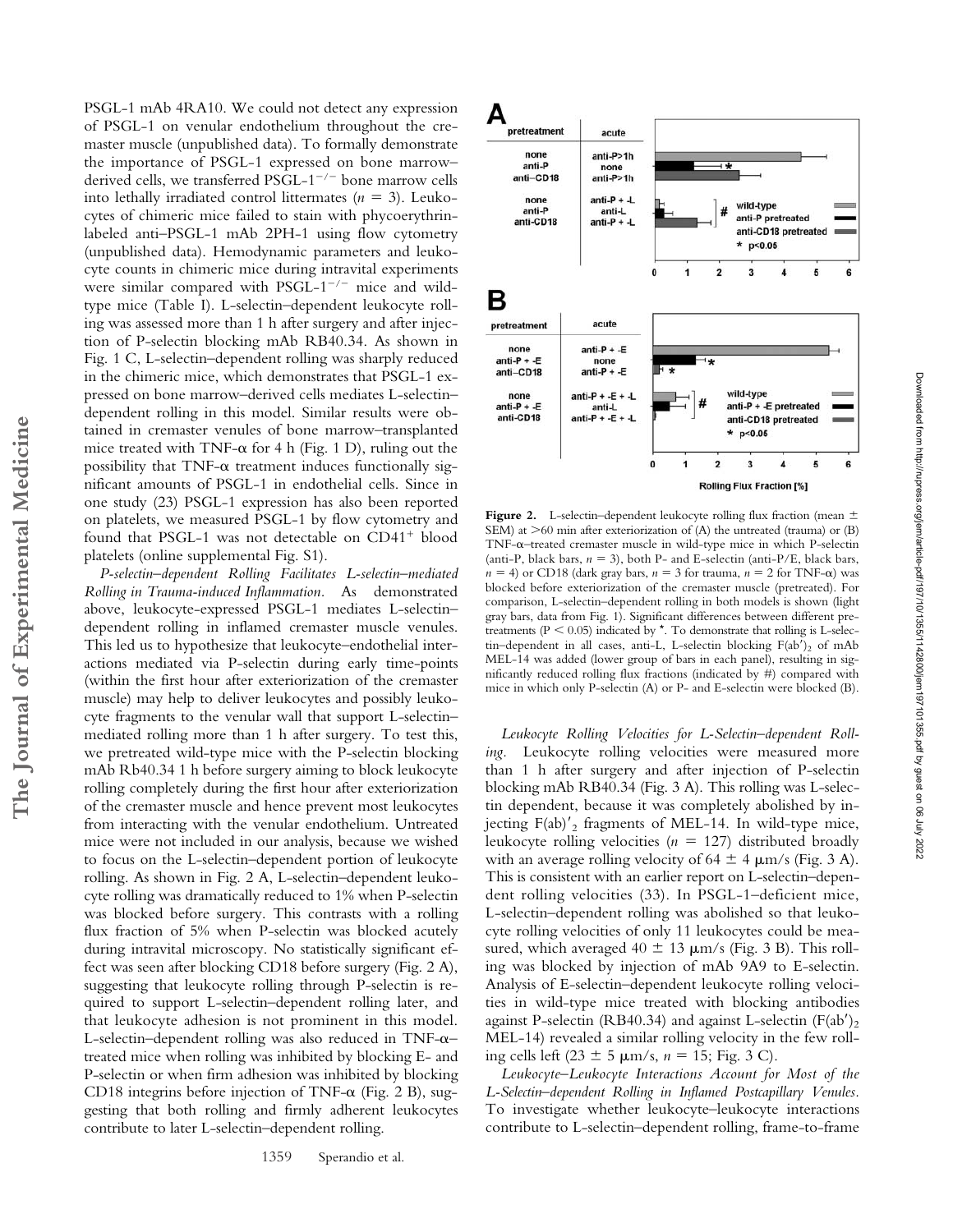video-analysis of leukocyte rolling was conducted under conditions where rolling is mostly dependent on L-selectin in wild-type mice. A total of 127 leukocytes were investigated in wild-type mice. Most of the rolling leukocytes (85%) interacted near already adherent leukocytes. In some cases, interactions were initiated in the absence of visible leukocyte–leukocyte interactions, suggesting that leukocyte fragments deposited on the surface of endothelial cells may be responsible for initiating leukocyte rolling. Scanning electron microscopy of microvessels failed to reveal a clear picture of leukocyte fragments as initiating events (unpublished data). However, in support of the idea that such fragments may be generated during rolling, we found that sev-



Figure 3. Leukocyte rolling velocity distribution in untreated cremaster muscle venules of (A) wild-type mice treated with P-selectin blocking mAb RB40.34 (anti-P), (B) PSGL-1<sup>-/-</sup> mice treated with anti-P, and (C) wild-type mice treated with anti-P and anti-L (L-selectin blocking F(ab')<sub>2</sub> of mAb MEL-14) >60 min after exteriorization. Rolling was completely blocked by adding L- and E-selectin mAb in panel A, or E-selectin mAb in panels B and C. Absolute cell numbers are shown for leukocyte velocity groups with bin sizes of 10  $\mu$ m/s.

eral micrometer-long tethers were pulled from some rolling cells (Fig. 4). Although we did not directly observe these tethers detach from the leukocyte, such a mechanism is plausible based on in vitro experiments (36) conducted under conditions of superior optical resolution not achievable by intravital microscopy.

Frame-to-frame video-analysis revealed intermittent leukocyte interaction while moving from one adherent leukocyte to the next (supplemental Fig. S2, A and B). In some instances, leukocyte–leukocyte interactions were followed by direct contact of the rolling leukocyte with the endothelium, followed by a dramatic decrease in rolling velocity. Leukocyte rolling in wild-type mice treated with blocking mAbs against P- and L-selectin also showed rare, E-selectin–dependent leukocyte–endothelial interactions (supplemental Fig. S2 C), while leukocyte–leukocyte interactions were absent.

## **Discussion**

This study identifies PSGL-1 as the L-selectin ligand responsible for L-selectin–dependent leukocyte rolling in inflamed venules of the cremaster muscle. We show that L-selectin–mediated rolling is absent in PSGL- $1^{-/-}$  mice, in mice where PSGL-1 is blocked by mAb 4RA10, or in mice transplanted with PSGL- $1^{-/-}$  bone marrow, thus providing evidence that PSGL-1 expressed by leukocytes functions as the L-selectin ligand in inflamed postcapillary venules. L-selectin ligand activity in inflamed postcapillary venules is of physiological relevance and is responsible for significant leukocyte accumulation in mice deficient in Eand P-selectin (9).

Downloaded from http://rupress.org/jem/article-pdf/197/10/1355/1142800/jem197101355.pdf by guest on 06 July 2022 Downloaded from http://rupress.org/jem/article-pdf/197/10/1355/1142800/jem197101355.pdf by guest on 06 July 2022

In most cases, L-selectin–dependent rolling occurred on already adherent leukocytes as a continuous series of secondary tethering or capture events. Individual secondary tethering events have been observed in vitro (11, 12, 15) and in vivo (14). Here, we demonstrate that series of such tethering events support L-selectin–dependent rolling. In addition, these tethering events can initiate rolling on E-selectin, similar to what was previously demonstrated in vitro



Figure 4. Some leukocytes rolling slowly along the endothelium (A) showed transient adhesion, during which time (here, 13 s) they pulled visible tethers of considerable length (B, arrow). Scale bar  $5 \mu m$ . Supplemental video clip at http://www.jem.org/cgi/content/full/ jem.20021854/DC1.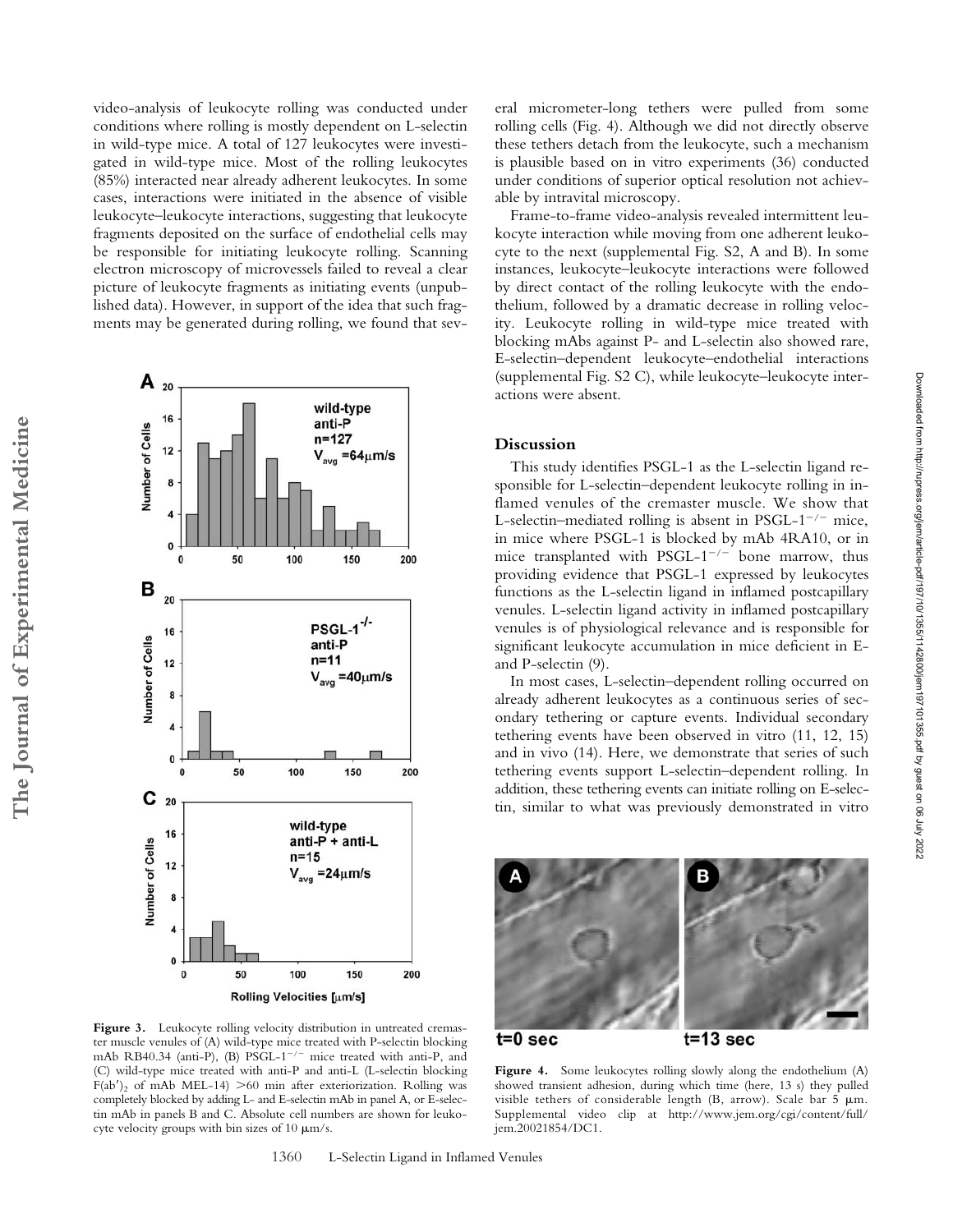(12). In a minority of cases, L-selectin and PSGL-1–dependent rolling was seen without an obvious adherent leukocyte being present. At least three possible mechanisms may explain how PSGL-1 mediates L-selectin–dependent rolling in these cases: (a) PSGL-1 is deposited on inflamed venular endothelium on the surface of residual leukocyte tethers left behind by rolling leukocytes (36). (b) PSGL-1 is presented to free flowing leukocytes on the surface of leukocyte-derived microparticles bound to the endothelium. (c) Free flowing or rolling leukocytes interact with the uropods of partially transmigrated leukocytes. Schmidtke et al. conducted experiments using an in vitro flow chamber system where neutrophils were perfused over a layer of immobilized platelets (36). The results demonstrated that rolling leukocytes form membrane tethers of different length while rolling over the immobilized platelet layer. In some instances, these membrane tethers were dislodged from the leukocyte and remained attached to the platelet layer. The authors suggested that the endothelium-deposited leukocyte tethers may facilitate leukocyte capture to the endothelium which may be followed by rolling along the endothelium (36). We found evidence of tether formation on rolling leukocytes under in vivo conditions. It is possible that these tethers detach from the rolling leukocyte and remain bound to the endothelium, where they may present PSGL-1 to promote L-selectin–dependent capture and rolling events.

In cases where leukocyte–leukocyte interactions cannot be demonstrated to be responsible for L-selectin dependent rolling, the uropods of transmigrating cells may also provide a rich source of PSGL-1. Activation of neutrophils induces redistribution of PSGL-1 to the uropods of polarized (37) and migrating neutrophils (38). This is a very attractive possibility, suggesting that PSGL-1 redistribution during transmigration may initiate L-selectin–dependent interactions. Further investigations will be required to positively identify neutrophil tethers, microparticles, or uropods that support L-selectin– and PSGL-1–dependent rolling in vivo.

**The Journal of Experimental Medicine**

The Journal of Experimental Medicine

Two previous studies investigated the role of leukocyte– leukocyte interactions for leukocyte recruitment during inflammation in vivo (13, 14). Kunkel et al. observed leukocyte rolling and adhesion in  $(1-2.5 \text{ h})$  TNF- $\alpha$  stimulated cremaster muscle venules and found that leukocyte accumulation occurs in clusters whose formation was dependent on the expression of E-selectin (13). Leukocytes recruited into these clusters entered the cluster in the majority of cases while already rolling along the endothelium. The contribution of free flowing leukocytes entering the cluster by leukocyte–leukocyte interactions was very low (1% of the total number of recruited leukocytes; reference 13). Eriksson et al. (14) demonstrated that secondary capture or tethering events were responsible for a significant fraction of newly initiated leukocyte rolling events, especially in larger venules. Secondary capture accounted for 36% of all observed capture events during trauma-induced rolling, and for 25% in TNF- $\alpha$  and IL-1 $\beta$ -induced rolling. All secondary capture was L-selectin–dependent, but the

role of PSGL-1 was not addressed in that study (14). The present study demonstrates a requirement for PSGL-1 and extends the previous findings to smaller venules with diameters from  $10$  to  $40 \mu m$ .

L-selectin–dependent leukocyte rolling was not uniformly distributed, and most of the cremaster muscle venules did not show any L-selectin–dependent rolling. This may be due to a local variation in endothelial adhesion molecule expression. The most likely candidate would be E-selectin, as leukocyte–endothelial interactions observed during L-selectin–dependent rolling were sensitive to treatment with the E-selectin blocking mAb 9A9. Immunohistological studies on the distribution of endothelial adhesion molecules in the cremaster muscle microcirculation found a patchy expression of E-selectin in the unstimulated cremaster muscle vasculature (35), consistent with the functional data presented here. This interpretation is also consistent with the significant time delay seen between tissue preparation and the onset of L-selectin–dependent rolling. Most likely, L-selectin–dependent rolling can occur only in areas where E-selectin expression has resulted in sufficient accumulation of rolling and adherent leukocytes and leukocyte fragments to provide PSGL-1 as a substrate for rolling.

A previous study found that both mouse and human platelets express PSGL-1 (23). In that study, a polyclonal antibody to mouse PSGL-1 bound to 20% of platelets, while preimmune serum bound to only 5%. PSGL-1 was also demonstrated by Western blot in platelet preparations, but platelet preparations can contain contaminating leukocytes and leukocyte fragments. Indeed, some CD14 staining (a monocyte marker) and some CD11b staining (a neutrophil and monocyte marker) was detected in the previous study (23). In platelet preparations free of leukocyte fragments, we were unable to confirm any significant PSGL-1 expression on mouse platelets.

The finding that all L-selectin–dependent leukocyte rolling in cremaster venules requires PSGL-1 also explains the recent finding that L-selectin–mediated rolling in inflamed cremaster venules, but not in secondary lymphatic organs like Peyer's patches, requires posttranslational modification by core2 N-acetylglucosaminyl transferase (core2 GlcNAcT; reference 20). In light of the present findings, this core2 GlcNAcT requirement is most likely related to PSGL-1 requiring the core2 modification in order to function as an L-selectin ligand. Conversely, L-selectin mediates rolling in secondary lymphatic organs by binding to different, core2 GlcNAcT- and PSGL-1-independent ligands including those defined by reactivity with MECA-79 mAb (5).

L-selectin–dependent capture and rolling events on PSGL-1–expressing leukocytes and leukocyte fragments not only amplify the recruitment of neutrophils to sites of inflammation, but may also be able to initiate binding of other L-selectin–expressing cells that do not express ligands for endothelial P- and E-selectin. This mechanism would lead to representation of a broader range of white blood cells recruited during the course of inflammation. A recent study (39) reported a significant defect of  $CD8<sup>+</sup>$  T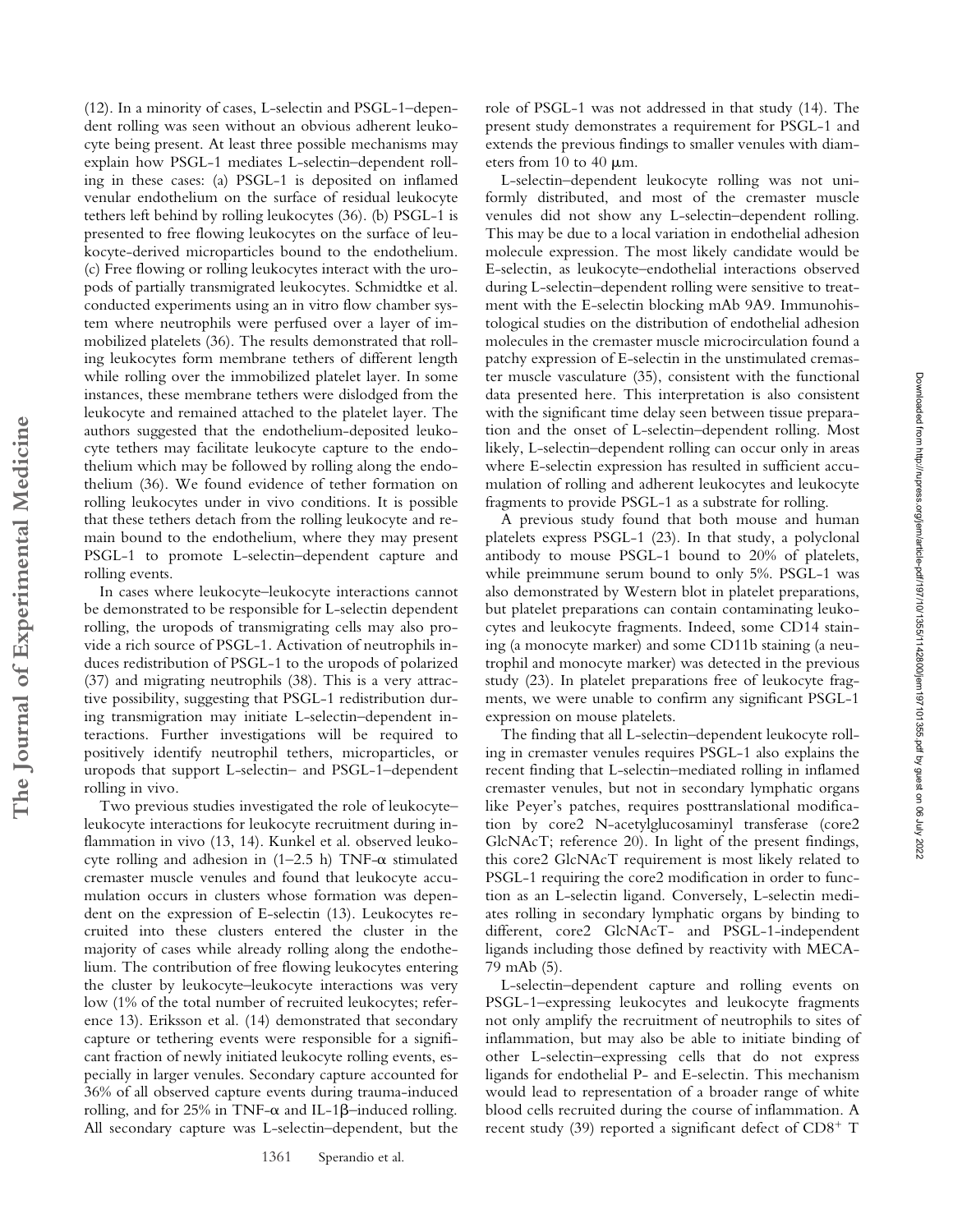cell recruitment to the inflamed skin in a model of delayed-type hypersensitivity. In this model, injection of the L-selectin blocking antibody Mel-14 (intact IgG2a) reduced recruitment of CD8<sup>+</sup> T cells to the inflamed skin in E- and P-selectin double-deficient mice. In these mice,  $CD8<sup>+</sup>$  T cell recruitment was independent of PSGL-1 expression on  $CD8<sup>+</sup>$  T cells. However, in this model, neutrophils or other inflammatory cells derived from the recipient mice may be present in microvessels of inflamed skin and may provide PSGL-1 that could support L-selectin–dependent recruitment of  $CD8<sup>+</sup>$  T cells through the mechanism described here.

Our study demonstrates that L-selectin–mediated rolling in inflamed venules in vivo is entirely dependent on PSGL-1 expressed on bone marrow–derived cells. Leukocyte–endothelial interactions following these secondary tethering events require E-selectin. Our findings reconcile previous observations of a pronounced defect in inflammatory cell recruitment in L-selectin<sup>-/-</sup> mice (7–9) or in mice in which L-selectin function was blocked (6, 9, 39) with the failure to find expression of functionally relevant L-selectin ligands on inflamed endothelial cells.

We thank Dr. Dietmar Vestweber for mAbs RB40.34 and 4RA10, Dr. Barry Wolitzky for mAb 9A9, Lisa Gross for help with immunostaining, Jan A. Redick and Bonnie L. Sheppard for their technical expertise with the scanning electron microscopy, and Tracy Burcin for leukocyte counts and differentials.

This work was supported by National Institutes of Health grant HL 54136 and HL 54502.

*Submitted: 24 October 2002 Revised: 9 April 2003 Accepted: 9 April 2003*

### **References**

- 1. Butcher, E.C. 1991. Leukocyte-endothelial cell recognition Three (or more) steps to specificity and diversity. *Cell.* 67: 1033–1036.
- 2. Kunkel, E.J., J.L. Dunne, and K. Ley. 2000. Leukocyte arrest during cytokine-dependent inflammation in vivo. *J. Immunol.* 164:3301–3308.
- 3. Kansas, G.S. 1996. Selectins and their ligands: current concepts and controversies. *Blood.* 88:3259–3287.
- 4. Vestweber, D., and J.E. Blanks. 1999. Mechanisms that regulate the function of the selectins and their ligands. *Physiol. Rev.* 79:181–213.
- 5. Rosen, S.D. 1999. Endothelial ligands for L-selectin: from lymphocyte recirculation to allograft rejection. *Am. J. Pathol.* 155:1013–1020.
- 6. Lewinsohn, D.M., R.F. Bargatze, and E.C. Butcher. 1987. Leukocyte-endothelial cell recognition: Evidence of a common molecular mechanism shared by neutrophils, lymphocytes, and other leukocytes. *J. Immunol.* 138:4313–4321.
- 7. Tedder, T.F., D.A. Steeber, and P. Pizcueta. 1995. L-selectin deficient mice have impaired leukocyte recruitment into inflammatory sites. *J. Exp. Med.* 181:2259–2264.
- 8. Ley, K., D.C. Bullard, M.L. Arbones, R. Bosse, D. Vestweber, T.F. Tedder, and A.L. Beaudet. 1995. Sequential contribution of L- and P-selectin to leukocyte rolling in vivo. *J.*

*Exp. Med.* 181:669–675.

- 9. Jung, U., C.L. Ramos, D.C. Bullard, and K. Ley. 1998. Gene-targeted mice reveal importance of L-selectin-dependent rolling for neutrophil adhesion. *Am. J. Physiol.* 274: H1785–H1791.
- 10. Spertini, O., F.W. Luscinskas, G.S. Kansas, J.M. Munro, J.D. Griffin, M.A. Gimbrone, Jr., and T.F. Tedder. 1991. Leukocyte adhesion molecule-1 (LAM-1) interacts with an inducible endothelial cell ligand to support leukocyte adhesion. *J. Immunol.* 147:2565–2573.
- 11. Bargatze, R.F., S. Kurk, E.C. Butcher, and M.A. Jutila. 1994. Neutrophils roll on adherent neutrophils bound to cytokineinduced endothelial cells via L-selectin on the rolling cells. *J. Exp. Med.* 180:1785–1792.
- 12. Alon, R., R.C. Fuhlbrigge, E.B. Finger, and T.A. Springer. 1996. Interactions through L-selectin between leukocytes and adherent leukocytes nucleate rolling adhesions on selectins and VCAM-1 in shear flow. *J. Cell Biol.* 135:849–865.
- 13. Kunkel, E.J., J.E. Chomas, and K. Ley. 1998. Role of primary and secondary capture for leukocyte accumulation in vivo. *Circ. Res.* 82:30–38.
- 14. Eriksson, E.E., X. Xie, J. Werr, P. Thoren, and L. Lindbom. 2001. Importance of primary capture and L-selectin-dependent secondary capture in leukocyte accumulation in inflammation and atherosclerosis in vivo. *J. Exp. Med.* 194:205– 218.
- 15. Walcheck, B., K.L. Moore, R.P. McEver, and T.K. Kishimoto. 1996. Neutrophil-neutrophil interactions under hydrodynamic shear stress involve L-selectin and PSGL-1 - a mechanism that amplifies initial leukocyte accumulation on P-selectin in vitro. *J. Clin. Invest.* 98:1081–1087.
- 16. Lim, Y.C., K. Snapp, G.S. Kansas, R. Camphausen, H. Ding, and F.W. Luscinskas. 1998. Important contributions of P-selectin glycoprotein ligand-1- mediated secondary capture to human monocyte adhesion to P-selectin, E-selectin, and TNF-alpha-activated endothelium under flow in vitro. *J. Immunol.* 161:2501–2508.

Downloaded from http://rupress.org/jenr/article-pdf/197/10/1355/1142800/jenr197101355.pdf by guest on 06 July 2022 Downloaded from http://rupress.org/jem/article-pdf/197/10/1355/1142800/jem197101355.pdf by guest on 06 July 2022

- 17. Zakrzewicz, A., M. Grafe, D. Terbeek, M. Bongrazio, W. Auch-Schwelk, B. Walzog, K. Graf, E. Fleck, K. Ley, and P. Gaehtgens. 1997. L-selectin-dependent leukocyte adhesion to microvascular but not to macrovascular endothelial cells of the human coronary system. *Blood.* 89:3228–3235.
- 18. Tu, L., M.D. Delahunty, H. Ding, F.W. Luscinskas, and T.F. Tedder. 1999. The cutaneous lymphocyte antigen is an essential component of the L-selectin ligand induced on human vascular endothelial cells. *J. Exp. Med.* 189:241–252.
- 19. Ellies, L.G., S. Tsuboi, B. Petryniak, J.B. Lowe, M. Fukuda, and J.D. Marth. 1998. Core 2 oligosaccharide biosynthesis distinguishes between selectin ligands essential for leukocyte homing and inflammation. *Immunity.* 9:881–890.
- 20. Sperandio, M., S.B. Forlow, J. Thatte, L.G. Ellies, J.D. Marth, and K. Ley. 2001. Differential requirements for core2 glucosaminyltransferase for endothelial L-selectin ligand function in vivo. *J. Immunol.* 167:2268–2274.
- 21. Xia, L., M. Sperandio, T. Yago, J.M. McDaniel, R.D. Cummings, S. Pearson-White, K. Ley, and R.P. McEver. 2002. P-selectin glycoprotein ligand-1-deficient mice have impaired leukocyte tethering to E-selectin under flow. *J. Clin. Invest.* 109:939–950.
- 22. Bosse, R., and D. Vestweber. 1994. Only simultaneous blocking of the L- and P-selectin completely inhibits neutrophil migration into mouse peritoneum. *Eur. J. Immunol.* 24: 3019–3024.